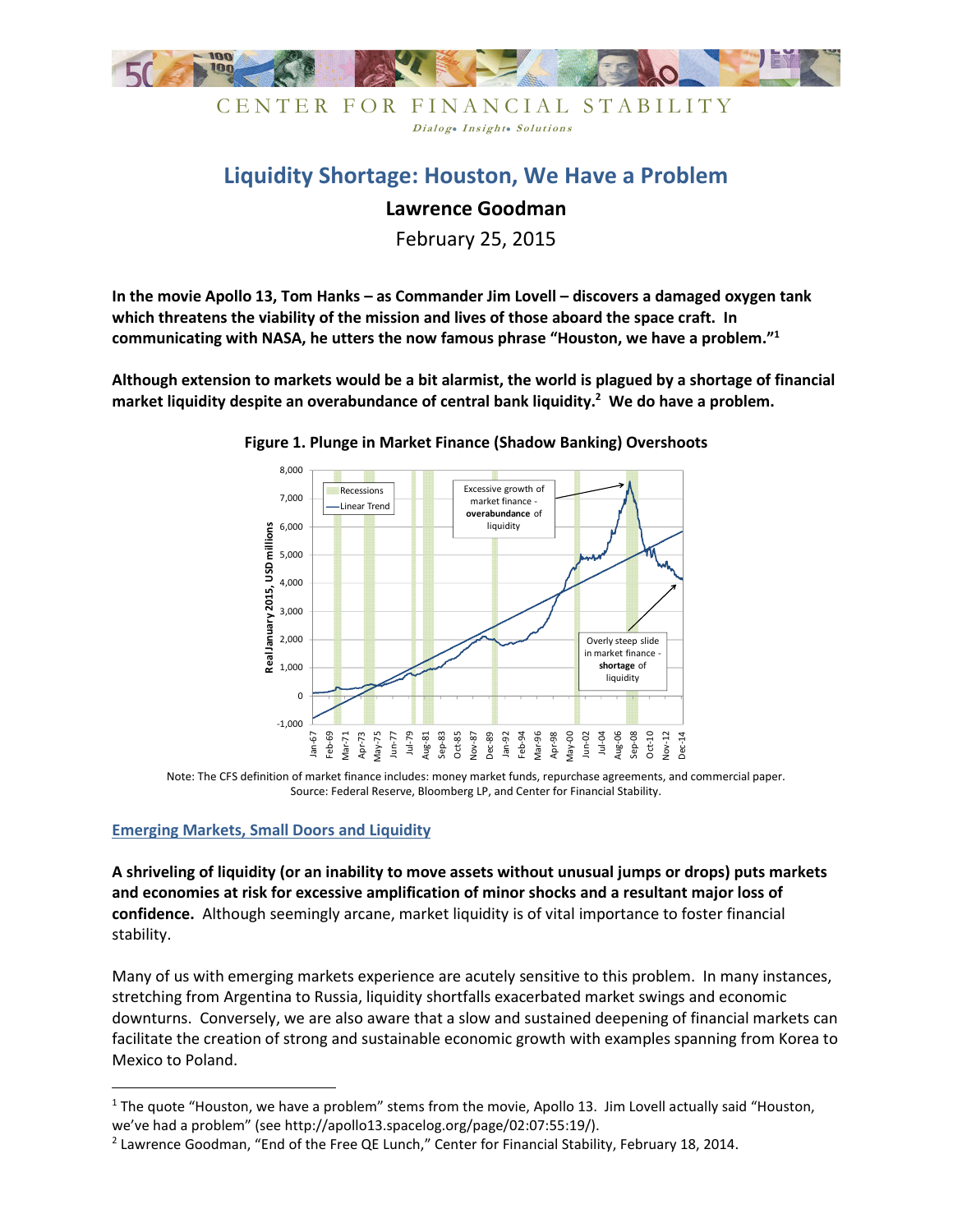

Dialog. Insight. Solutions

Today, challenges rest firmly in advanced economy markets – which include the US, Europe, and Japan.

Threats from illiquid markets are often especially acute toward the end of momentum trades or herding investment behavior patterns. The trigger to reverse unidirectional investment trends often arises during a period of overstretched valuations (2000) and / or the reversal of an easy monetary stance (2007).

What takes years to develop can reverse quickly with violent price swings.

For instance, a persistent flow of funds to a particular market is analogous to a succession of individuals entering through a small door into an increasingly crowded room. If there is a fire, it would be impossible for all of the individuals to exit swiftly. In financial markets, the smaller the door the more violent is the price adjustment in the aftermath of the trigger.

#### **Present Day Examples in Advanced Economies that Can Rattle Major Markets**

**Cracks in financial markets from this phenomenon are already evident and sadly present in a wide range of markets.** Specific examples:

*US Treasury Market:* **On October 15, the deepest and most liquid market in the world demonstrated a six standard deviation move in less than two hours, a move that happens once in 506,797,346 days!** It is impossible to suggest that this supersized move in the US Treasury market was due to downward assessment of economic expectations. Economic expectations shift weekly – if not daily. Clearly, a shift in the structure of the US Treasury market and substantial reduction of private sector market makers is at the core of recent complications. Similarly, this issue extends well beyond simply the sovereign debt market for US securities, as a result of the interconnectedness among markets and the unique role for Treasury debt as benchmark securities. To be sure, a sustained "flash crash" in the world's leading fixed income market could readily unleash a pronounced slowdown of the global economy, or worse.

*Group of 10 (G-10) Currency Trading:* Even traders in the gigantic G-10 foreign exchange market are complaining regarding problems related to the lack of liquidity. For instance, Bloomberg reported that "prices on a screen can no longer be trusted. No one knows what a price is," according to Brad Schruder, a director of foreign exchange sales at Bank of Montreal.<sup>3</sup> An inability of market participants to trust prices on the screen will inevitably result in higher fees passed on to corporation and individuals, as well as dent the life pulse of the global economy, namely trade and investment. **With volatile and vanishing G-10 exchange rate prices, cross border economic activity will shrivel.** 

*Corporate Bonds:* The flexibility afforded by reliance on financial markets rather than bank finance is one of the oft cited advantages of the US financial system vis-à-vis Europe for access to credit. The corporate bond market is at the heart of this success story. Yet, a recent report by BlackRock highlights how "the secondary trading environment for corporate bonds today is broken."<sup>4</sup> **Data suggest that** 

<u>.</u>

<sup>3</sup> Ari Altstedter, "Traders Once Starved for Volatility Now See Too Much," *Bloomberg*, January 22, 2015.

<sup>4</sup> Barbara Novick, et al., "Corporate Bond Market Structure: The Time For Reform Is Now," *Viewpoint*, September 2014.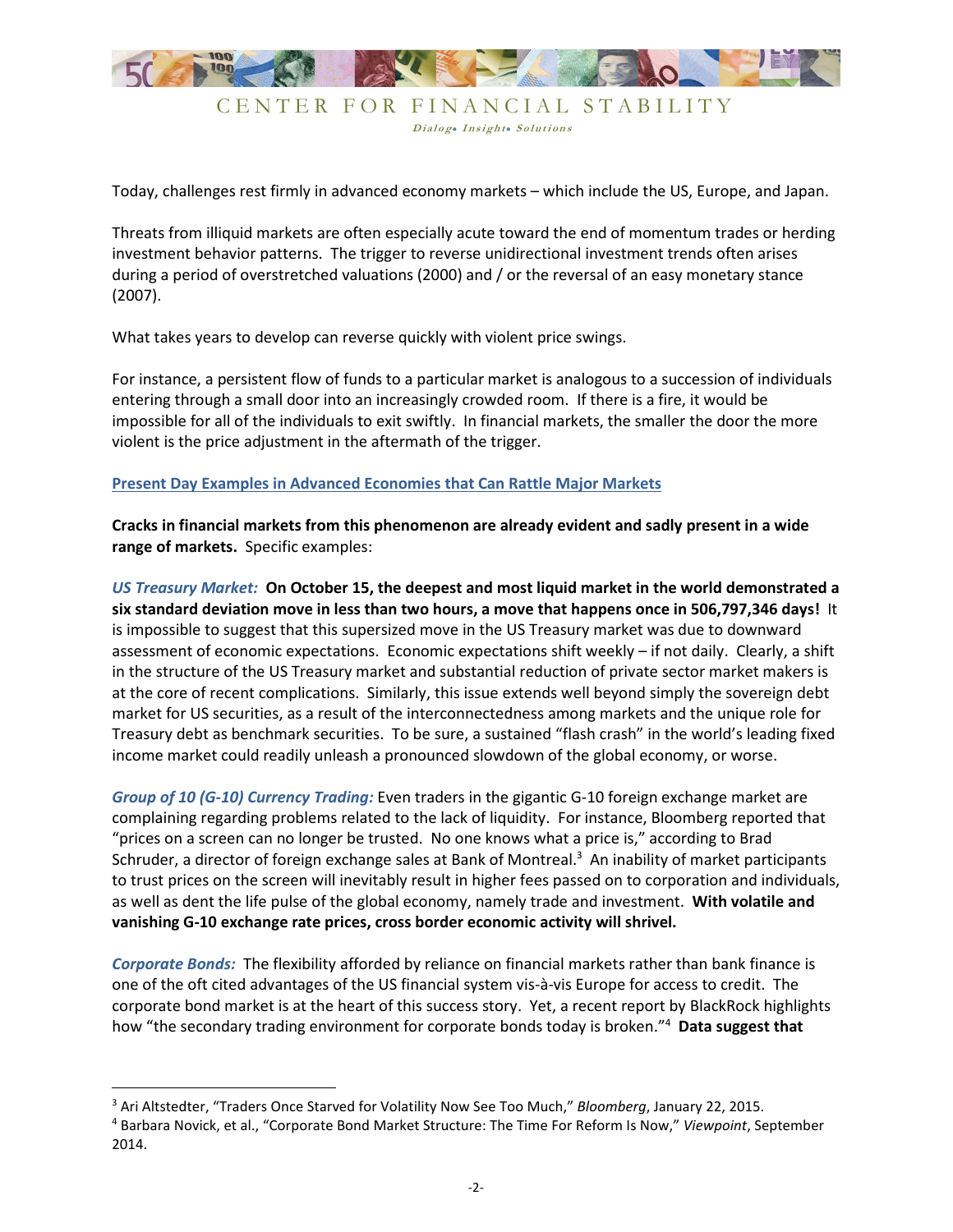

Dialog. Insight. Solutions

**diminished corporate bond liquidity is in part due to limited participation by market makers.** For example, debt holdings by primary dealers are down by 80 percent since a peak in October 2013.<sup>5</sup>

These examples signal that the probability of an accident is high and the stage is set for an adverse event meeting with an outsized impact on markets and possibly economies.

#### **CFS Monetary Data Help Measure and Monitor the Phenomenon**

**CFS Divisia data help measure and monitor market finance.<sup>6</sup>** Market finance (or what some dub Shadow Banking) provides the fuel for corporations in the form of commercial paper and liquidity for financial markets via money market funds and repurchase agreements.

**Now, the reduction of market finance is excessively steep (see Figure 1). The CFS measure of market finance is down a stunning 46% in real terms since its peak in March 2008!** This phenomenon starves financial markets from needed liquidity and is detrimental to future growth by exposing the economy to potentially unnecessary shocks. In fact, the reduction of available market finance shows no sign of abating with a series of successive drops from the beginning of the crisis to the latest CFS monetary data available through January 2015. This marks the 82<sup>nd</sup> monthly of decline.

|  | Figure 2. CFS Measure of Market Finance (Shadow Banking), Real October 2014, USD millions |  |  |  |  |  |  |  |  |
|--|-------------------------------------------------------------------------------------------|--|--|--|--|--|--|--|--|
|--|-------------------------------------------------------------------------------------------|--|--|--|--|--|--|--|--|

| Peak       | Fall   | <b>Decline</b> |
|------------|--------|----------------|
| 1970       | $-25%$ | 16             |
| 1974       | $-17%$ | 16             |
| 1979       | $-13%$ | 7              |
| 1982       | $-5%$  | 3              |
| 1989       | $-16%$ | 29             |
| 2001       | $-5%$  | 11             |
| 2008       | $-46%$ | 82             |
| Avg ex '08 | -10%   | 13             |

Note: "Decline" is defined as the cyclical peak-to-trough in months. Source: Center for Financial Stability.

Of course, market finance grew too large in advance of the recent financial crisis. It reached historic highs prior to the crisis and facilitated many well documented excesses. Yet, **since 2011, the needed correction in reducing the role of market finance in the economy has fallen too far.** For example, market finance typically contracts coincident with recessions, but by an average of only 9% or  $1/5<sup>th</sup>$  less than usual. Similarly, the average peak-to-trough associated with recessions is usually a scant 13 months; not 82 and counting.

.<br>-

<sup>5</sup> Liz Capo McCormick and Daniel Kruger, "If Trading Bonds Is Hard, Think About Pain When Rates Rise," *Bloomberg*, February 2, 2015.

<sup>&</sup>lt;sup>6</sup> The CFS definition of market finance includes: money market funds, repurchase agreements, and commercial paper.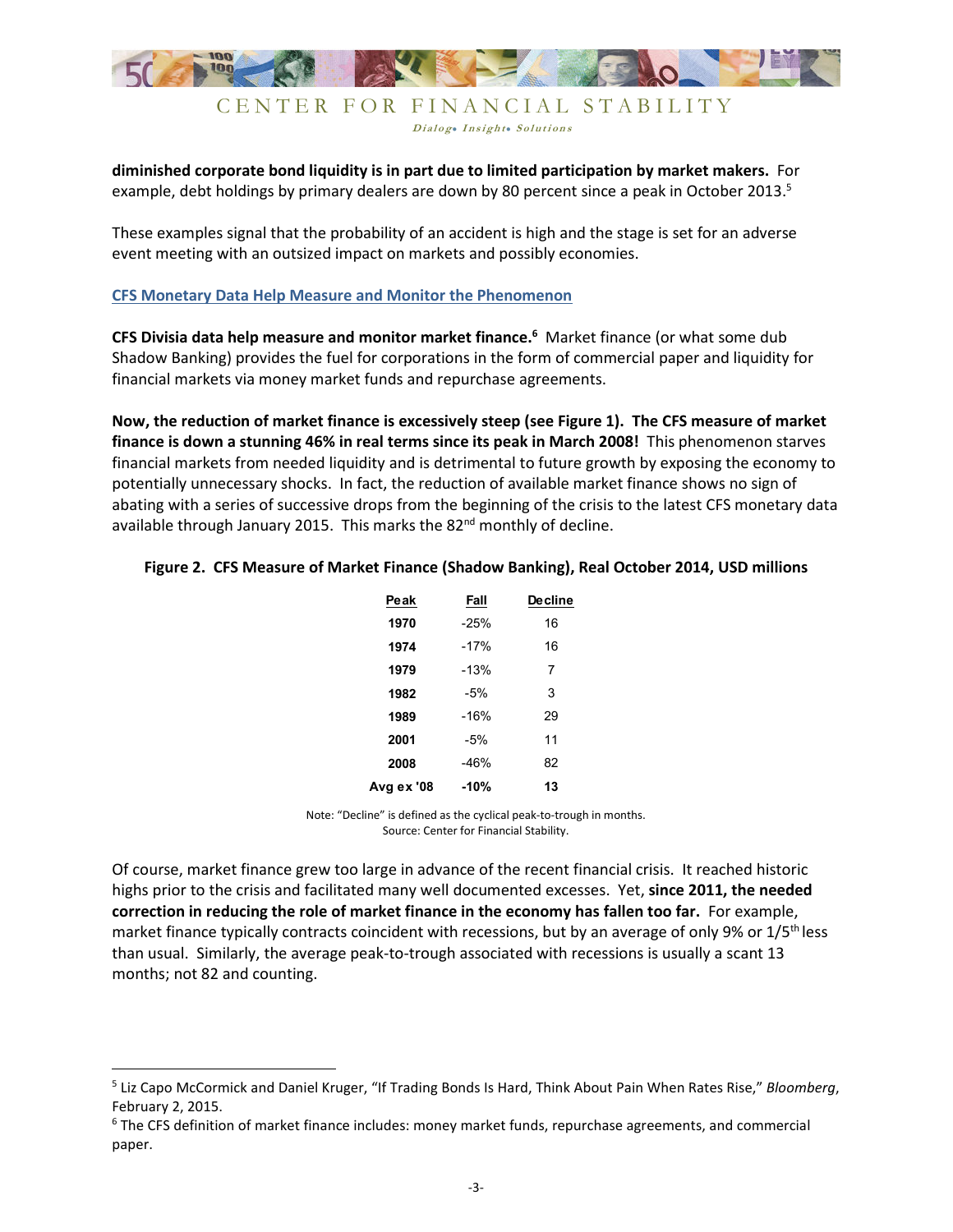

Dialog. Insight. Solutions

**So, liquidity conditions can be evaluated on a monthly basis by monitoring CFS Divisia data.** The data are released on a strict schedule at 9:00 AM ET on typically the third Wednesday of each month. A schedule of future release dates is listed in Appendix 1.

#### **Figure 3. Major CFS Monetary Aggregates and Reserve Balances, % year-over-year**

|                 | 2009     | 2010     | 2011  | 2012     | 2013    | 2014    | Sep-14 | Oct-14  | Nov-14  | Dec-14  | Jan-15  |
|-----------------|----------|----------|-------|----------|---------|---------|--------|---------|---------|---------|---------|
| <b>CFS DM4</b>  | $-5.0\%$ | $-0.7\%$ | 0.7%  | 6.8%     | 1.9%    | $2.1\%$ | 1.9%   | 1.7%    | 1.7%    | $2.1\%$ | $2.9\%$ |
| <b>CFS DM4-</b> | $-5.1\%$ | $-0.5\%$ | 2.6%  | 6.8%     | $2.4\%$ | 3.1%    | 2.9%   | 2.7%    | 2.9%    | $3.1\%$ | $3.6\%$ |
| <b>CFS DM3</b>  | $-2.4\%$ | $0.2\%$  | 3.4%  | 6.7%     | 2.3%    | 3.5%    | 2.9%   | $3.0\%$ | $3.2\%$ | 3.5%    | 4.0%    |
| <b>Reserves</b> | 35.0%    | $-5.3%$  | 46.5% | $-2.1\%$ | 60.8%   | 4.8%    | 20.3%  | 13.3%   | 2.3%    | 4.8%    | $7.2\%$ |

Source: Center for Financial Stability and Federal Reserve Board (total reserves of depository institutions).

#### **Appendixes**

Upcoming Release Calendar for CFS Divisia Data

Accessing CFS Divisia Data

**Upcoming Release Calendar for CFS Divisia Data** 

- $\triangleright$  March 18, 2015
- $\triangleright$  April 22, 2015
- $\triangleright$  May 20, 2015
- $\blacktriangleright$  June 17, 2015
- $\blacktriangleright$  July 22, 2015
- > August 19, 2015
- $\blacktriangleright$  September 16, 2015
- October 21, 2015
- > November 18, 2015
- $\triangleright$  December 16, 2015
- $\blacktriangleright$  January 20, 2016

#### **Accessing CFS Divisia Data**

We are delighted to announce that our monetary and financial statistics are now available via the Bloomberg terminal.

Bloomberg users can access the CFS data by any of the four options:

1) {ALLX DIVM <GO>} 2) {ECST T DIVMM4IY<GO>}